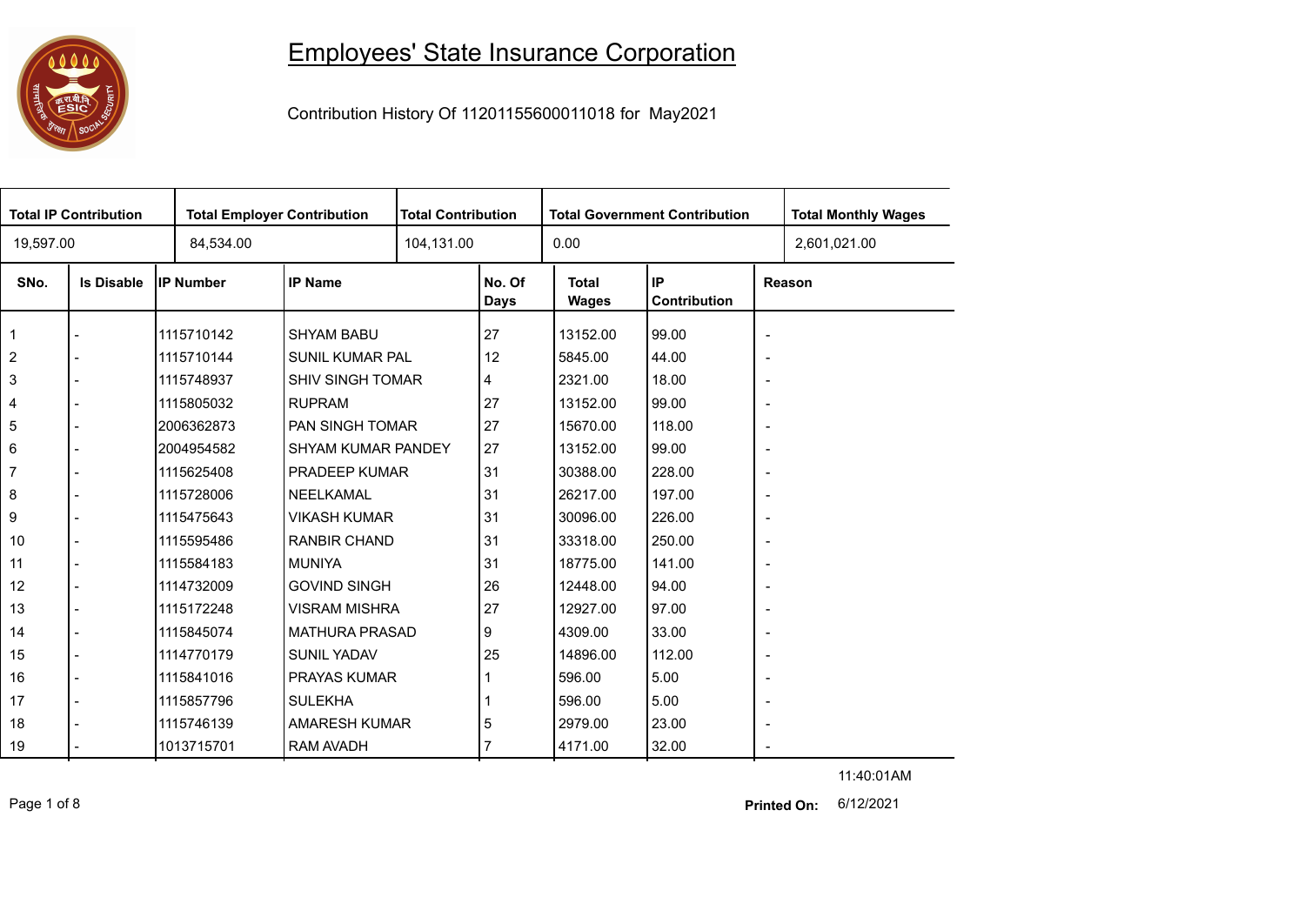| SNo. | <b>Is Disable</b> | <b>IP Number</b> | <b>IP Name</b>        | No. Of<br><b>Days</b> | <b>Total</b><br><b>Wages</b> | IP<br>Contribution | Reason |
|------|-------------------|------------------|-----------------------|-----------------------|------------------------------|--------------------|--------|
| 20   |                   | 1114897129       | SHRVAN KUMAR MANDAL   | 8                     | 4767.00                      | 36.00              |        |
| 21   |                   | 1013634472       | <b>CHANDER PAL</b>    | 8                     | 4767.00                      | 36.00              |        |
| 22   |                   | 1115577516       | <b>MANOJ KUMAR</b>    | 8                     | 4767.00                      | 36.00              |        |
| 23   |                   | 1115543485       | NIPU DEVI             | 10                    | 5958.00                      | 45.00              |        |
| 24   |                   | 2213539046       | <b>RAVINDER KUMAR</b> | 10                    | 5958.00                      | 45.00              |        |
| 25   |                   | 1115857774       | ARVIND KUMAR SAH      | 12                    | 7150.00                      | 54.00              |        |
| 26   |                   | 1115595296       | RAKESH KUMAR JHA      | 14                    | 8342.00                      | 63.00              |        |
| 27   |                   | 1115561362       | <b>RAHUL KUMAR</b>    | 15                    | 8938.00                      | 68.00              |        |
| 28   |                   | 1115718511       | <b>AJAY KUMAR</b>     | 15                    | 8938.00                      | 68.00              |        |
| 29   |                   | 1114444405       | <b>SUNIL</b>          | 15                    | 8938.00                      | 68.00              |        |
| 30   |                   | 1115619472       | <b>SUNIL KUMAR</b>    | 17                    | 10129.00                     | 76.00              |        |
| 31   |                   | 1115201020       | ARUN YADAV            | 17                    | 10129.00                     | 76.00              |        |
| 32   |                   | 1115774949       | <b>TULSI KUMARI</b>   | 18                    | 10725.00                     | 81.00              |        |
| 33   |                   | 1014193451       | ONKAR KUMAR PASWAN    | 19                    | 11321.00                     | 85.00              |        |
| 34   |                   | 2013713287       | <b>SARVINDER</b>      | 19                    | 11321.00                     | 85.00              |        |
| 35   |                   | 1014091977       | <b>PUSHPA DEVI</b>    | 20                    | 11917.00                     | 90.00              |        |
| 36   |                   | 1114211996       | <b>DEVRAJ</b>         | 20                    | 11917.00                     | 90.00              |        |
| 37   |                   | 1115749638       | <b>KRANTI</b>         | 20                    | 11917.00                     | 90.00              |        |
| 38   |                   | 1115561340       | MUINUDDEEN            | 20                    | 11917.00                     | 90.00              |        |
| 39   |                   | 1115675447       | RAJU KUMAR            | 20                    | 11917.00                     | 90.00              |        |
| 40   |                   | 1013505821       | <b>SUNIL KUMAR</b>    | 20                    | 11917.00                     | 90.00              |        |
| 41   |                   | 1114591633       | <b>RAJA RAM</b>       | 21                    | 12513.00                     | 94.00              |        |
| 42   |                   | 1013823274       | <b>NEELAM</b>         | 21                    | 12513.00                     | 94.00              |        |
| 43   |                   | 1114420800       | PARDEEP               | 21                    | 12513.00                     | 94.00              |        |
| 44   |                   | 1115728009       | <b>SAHIL KUMAR</b>    | 21                    | 12513.00                     | 94.00              |        |
| 45   |                   | 1115050846       | <b>ARUN KUMAR</b>     | 21                    | 12513.00                     | 94.00              |        |
| 46   |                   | 1115561375       | PINTU GAUTAM          | 22                    | 13109.00                     | 99.00              |        |
| 47   |                   | 1014178107       | <b>ANUBHAV SINGH</b>  | 22                    | 13109.00                     | 99.00              |        |
| 48   |                   | 1115455368       | <b>SURUCHI</b>        | 22                    | 13109.00                     | 99.00              |        |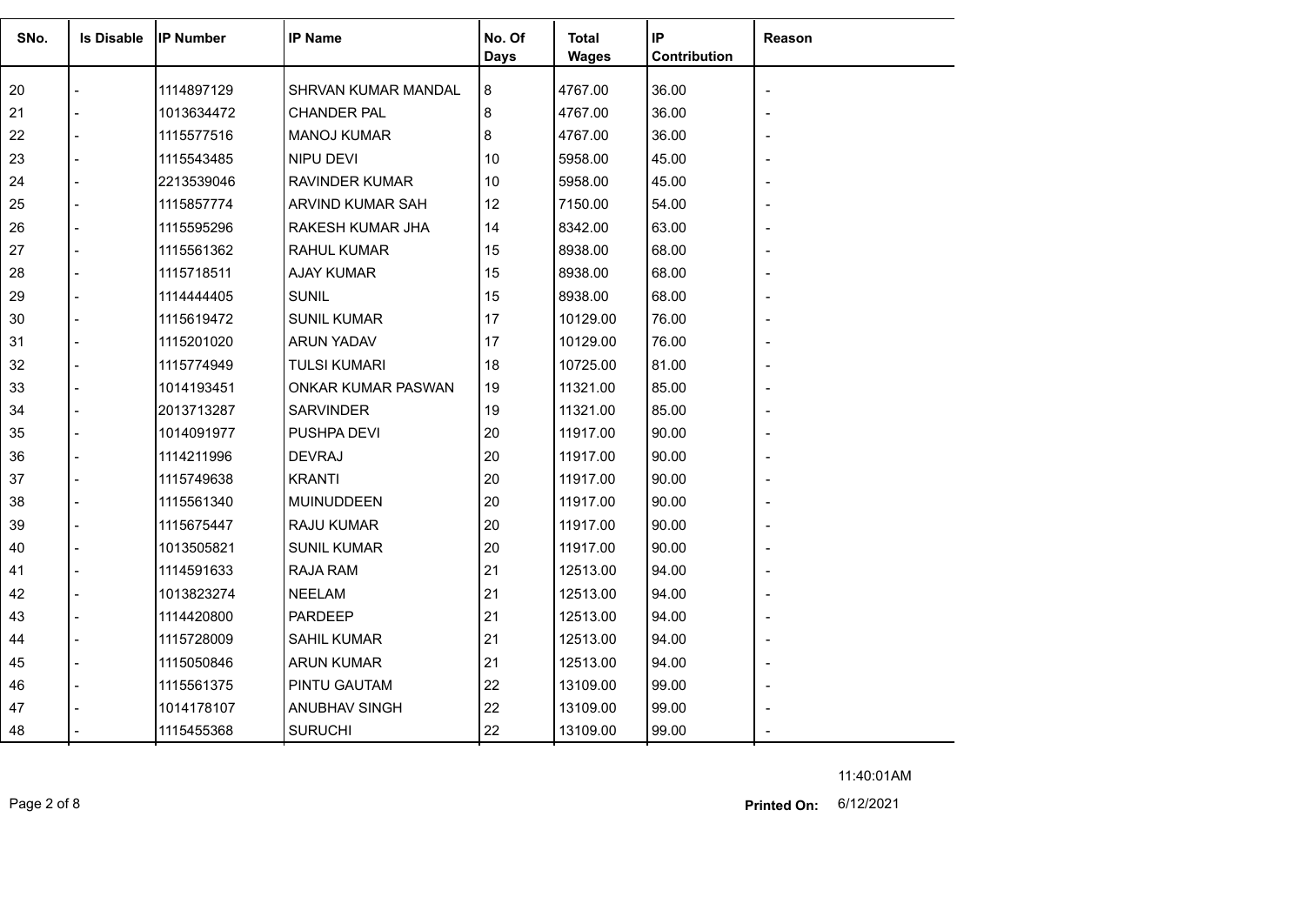| SNo. | <b>Is Disable</b>        | <b>IP Number</b> | <b>IP Name</b>         | No. Of<br><b>Days</b> | <b>Total</b><br><b>Wages</b> | IP<br>Contribution | Reason                   |
|------|--------------------------|------------------|------------------------|-----------------------|------------------------------|--------------------|--------------------------|
| 49   |                          | 1115612881       | <b>RITU</b>            | 22                    | 13109.00                     | 99.00              |                          |
| 50   |                          | 1115852909       | <b>VIKASH</b>          | 22                    | 13109.00                     | 99.00              |                          |
| 51   |                          | 1115797142       | <b>RAJNI</b>           | 23                    | 13704.00                     | 103.00             |                          |
| 52   |                          | 1115580451       | <b>REKHA</b>           | 23                    | 13704.00                     | 103.00             |                          |
| 53   |                          | 1115595373       | SHIVAM SINGH           | 23                    | 13704.00                     | 103.00             |                          |
| 54   |                          | 1013634351       | <b>NARENDER</b>        | 23                    | 13704.00                     | 103.00             |                          |
| 55   |                          | 1014170734       | VIKAS <sub>2</sub>     | 23                    | 13704.00                     | 103.00             |                          |
| 56   |                          | 1115201046       | <b>ANITA</b>           | 23                    | 13704.00                     | 103.00             |                          |
| 57   | $\overline{\phantom{0}}$ | 1115595365       | <b>MANOJ PASWAN</b>    | 24                    | 14300.00                     | 108.00             |                          |
| 58   |                          | 1115093056       | <b>PAVNESH KUMAR</b>   | 24                    | 14300.00                     | 108.00             |                          |
| 59   |                          | 2016634914       | <b>MUNNI DEVI</b>      | 24                    | 14300.00                     | 108.00             |                          |
| 60   |                          | 1115523767       | <b>NEERAJ KUMAR</b>    | 24                    | 14300.00                     | 108.00             |                          |
| 61   |                          | 1114348147       | SANDEEP SINGH          | 24                    | 17351.00                     | 131.00             |                          |
| 62   |                          | 1014178106       | MUKESH KUMAR GUPTA     | 24                    | 14300.00                     | 108.00             |                          |
| 63   |                          | 2213638435       | <b>RAM KUMAR</b>       | 24                    | 14300.00                     | 108.00             |                          |
| 64   |                          | 1014356137       | <b>RUMA</b>            | 24                    | 14300.00                     | 108.00             |                          |
| 65   |                          | 1115841024       | LAXMI                  | 24                    | 14300.00                     | 108.00             |                          |
| 66   |                          | 1115270875       | <b>CHANDNI</b>         | 24                    | 14300.00                     | 108.00             |                          |
| 67   | $\overline{a}$           | 1115749639       | <b>KANCHAN</b>         | 24                    | 14300.00                     | 108.00             |                          |
| 68   |                          | 1014335081       | <b>MANOJ KUMAR SAH</b> | 24                    | 14300.00                     | 108.00             | $\overline{\phantom{0}}$ |
| 69   |                          | 1013847198       | <b>PRABHA</b>          | 24                    | 14300.00                     | 108.00             |                          |
| 70   |                          | 1115788057       | <b>RANJIT KUMAR</b>    | 24                    | 14300.00                     | 108.00             |                          |
| 71   |                          | 1115788062       | SANJAY YADAV           | 24                    | 14300.00                     | 108.00             |                          |
| 72   |                          | 1115595429       | SONU KUMAR PASVAN      | 24                    | 14300.00                     | 108.00             |                          |
| 73   | $\overline{a}$           | 1114348227       | <b>GOPAL</b>           | 24                    | 14300.00                     | 108.00             |                          |
| 74   | $\sim$                   | 1113845761       | <b>HARISH</b>          | 24                    | 14300.00                     | 108.00             | $\overline{\phantom{a}}$ |
| 75   |                          | 1115763625       | RAHUL KARARA           | 24                    | 14300.00                     | 108.00             |                          |
| 76   |                          | 1115693461       | <b>WIPIN KUMAR</b>     | 24                    | 14300.00                     | 108.00             |                          |
| 77   |                          | 1115859966       | <b>LILA DHAR</b>       | 24                    | 14300.00                     | 108.00             |                          |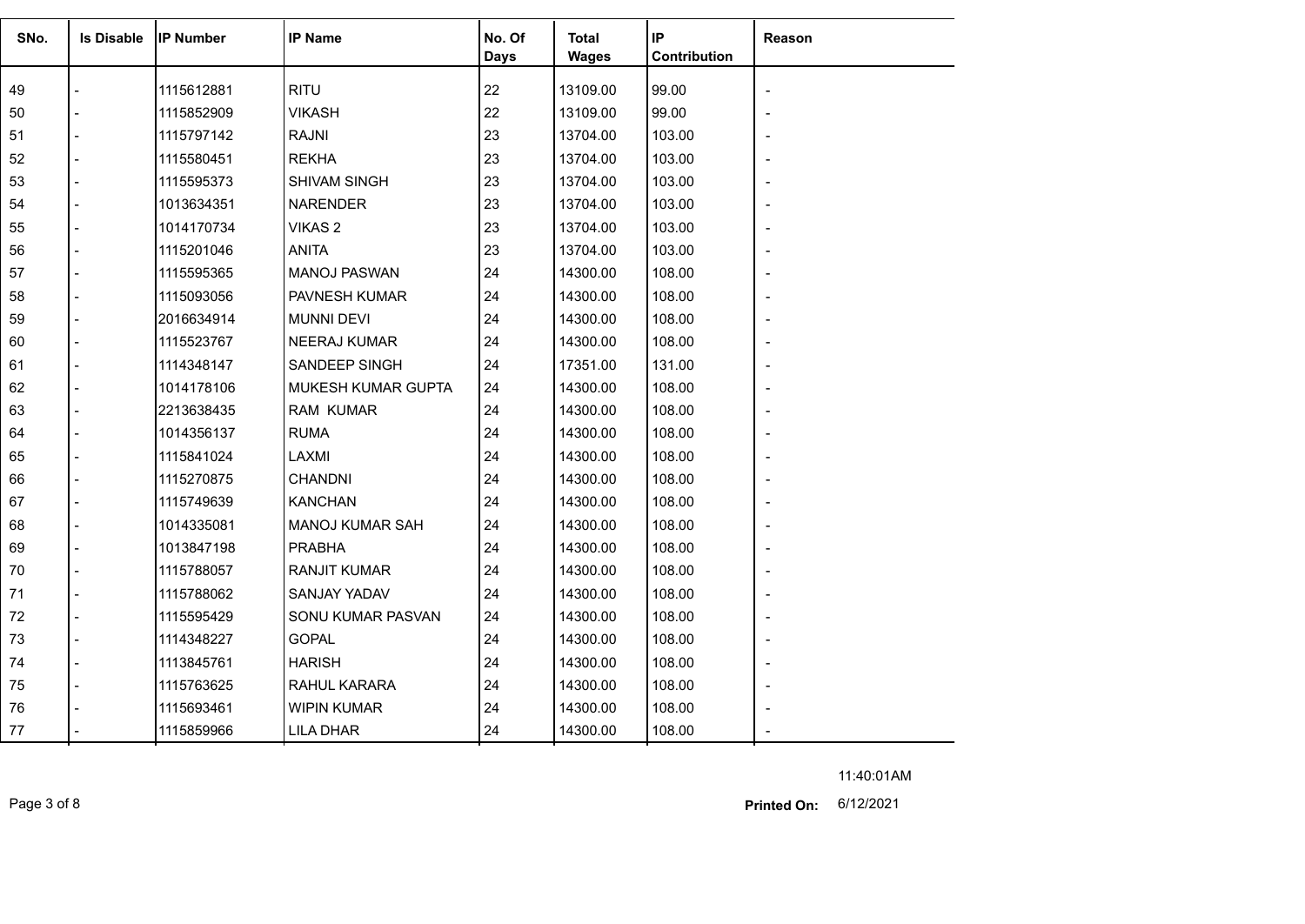| SNo. | <b>Is Disable</b> | <b>IP Number</b> | <b>IP Name</b>                       | No. Of<br>Days | Total<br><b>Wages</b> | IP<br><b>Contribution</b> | Reason |
|------|-------------------|------------------|--------------------------------------|----------------|-----------------------|---------------------------|--------|
| 78   |                   | 1115852906       | MAHADEV KUMAR ROY                    | 24             | 14300.00              | 108.00                    |        |
| 79   |                   | 1115852910       | <b>SEEMA TIWARI</b>                  | 24             | 14300.00              | 108.00                    |        |
| 80   |                   | 1013734416       | SANJEEV                              | 25             | 14896.00              | 112.00                    |        |
| 81   |                   | 1115774957       | <b>SONIA</b>                         | 25             | 14896.00              | 112.00                    |        |
| 82   |                   | 2016235962       | ANIL KUMAR PANDEY                    | 25             | 14896.00              | 112.00                    |        |
| 83   |                   | 1115797117       | <b>BIKRANT KUMAR</b>                 | 25             | 14896.00              | 112.00                    |        |
| 84   |                   | 1115710147       | <b>HARIBILASH SINGH</b>              | 25             | 14896.00              | 112.00                    |        |
| 85   |                   | 1115577541       | <b>DEEPAK</b>                        | 25             | 14896.00              | 112.00                    |        |
| 86   |                   | 1115396112       | <b>KARTIK</b>                        | 25             | 14896.00              | 112.00                    |        |
| 87   |                   | 1115744071       | <b>MOHIT KUMAR GUPTA</b>             | 25             | 14896.00              | 112.00                    |        |
| 88   |                   | 1115112932       | <b>DILIP KUMAR</b>                   | 25             | 14896.00              | 112.00                    |        |
| 89   |                   | 1013505867       | <b>SHAILENDER</b>                    | 25             | 14896.00              | 112.00                    |        |
| 90   |                   | 1013926536       | SUDHANSHU                            | 25             | 14896.00              | 112.00                    |        |
| 91   |                   | 1115577511       | <b>SURAJ</b>                         | 25             | 14896.00              | 112.00                    |        |
| 92   |                   | 1115845746       | <b>SANJU DEVI</b>                    | 25             | 14896.00              | 112.00                    |        |
| 93   |                   | 1115809445       | ATUL CHAUHAN                         | 25             | 14896.00              | 112.00                    |        |
| 94   |                   | 1115455377       | <b>HARISH KUMAR</b>                  | 25             | 14896.00              | 112.00                    |        |
| 95   |                   | 1013879303       | <b>HEMA SAXENA</b>                   | 25             | 14896.00              | 112.00                    |        |
| 96   |                   | 1114348252       | <b>JAI BHAGWAN</b>                   | 25             | 14896.00              | 112.00                    |        |
| 97   |                   | 1114211758       | <b>MAMTA</b>                         | 25             | 14896.00              | 112.00                    |        |
| 98   |                   | 1114348256       | RAJU KUMAR                           | 25             | 14896.00              | 112.00                    |        |
| 99   |                   | 1114929250       | <b>UTTAM SINGH</b>                   | 25             | 14896.00              | 112.00                    |        |
| 100  |                   | 1115840999       | SANJU                                | 25             | 14896.00              | 112.00                    |        |
| 101  |                   | 1115845752       | <b>SARJEET KUMAR</b>                 | 25             | 14896.00              | 112.00                    |        |
| 102  |                   | 1115814988       | <b>AKSHAY KUMAR</b>                  | 25             | 14896.00              | 112.00                    |        |
| 103  |                   | 1114732018       | <b>ASHA DAS</b>                      | 25             | 14896.00              | 112.00                    |        |
| 104  |                   | 1115583864       | <b>AZAD</b>                          | 25             | 14896.00              | 112.00                    |        |
| 105  |                   | 1014375658       | <b>BAMBAM KUMAR</b><br><b>PASWAN</b> | 25             | 14896.00              | 112.00                    |        |
| 106  |                   | 1115643544       | <b>BHANU PRATAP SINGH</b>            | 25             | 14896.00              | 112.00                    |        |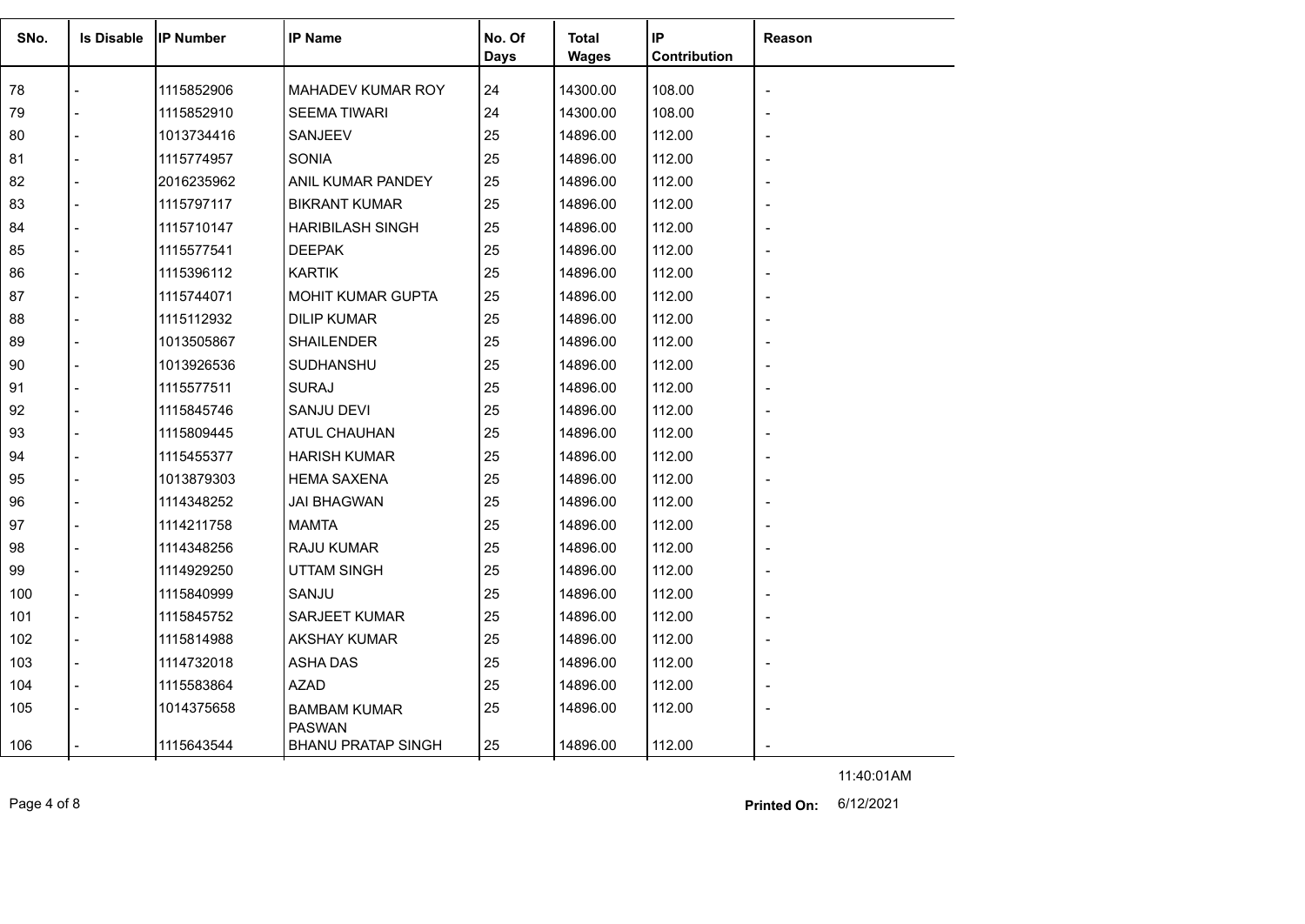| SNo. | <b>Is Disable</b> | lIP Number | <b>IP Name</b>              | No. Of<br>Days | <b>Total</b><br><b>Wages</b> | IP<br>Contribution | Reason |
|------|-------------------|------------|-----------------------------|----------------|------------------------------|--------------------|--------|
|      |                   |            |                             |                |                              |                    |        |
| 107  |                   | 1115070046 | <b>BRAJENDRA KUMAR</b>      | 25             | 14896.00                     | 112.00             |        |
| 108  |                   | 1115744084 | <b>IMRAN KHAN</b>           | 25             | 14896.00                     | 112.00             |        |
| 109  |                   | 1115219688 | <b>MANISH KUMAR</b>         | 25             | 14896.00                     | 112.00             |        |
| 110  |                   | 1115744068 | <b>MANMOHAN SINGH</b>       | 25             | 14896.00                     | 112.00             |        |
| 111  |                   | 2016038892 | <b>MANOJ</b>                | 25             | 14896.00                     | 112.00             |        |
| 112  |                   | 1114806728 | MD RIZWAN ALAM              | 25             | 14896.00                     | 112.00             |        |
| 113  |                   | 1014046979 | MOHD. KURBAN                | 25             | 14896.00                     | 112.00             |        |
| 114  |                   | 1115744063 | <b>MOHIT SHARMA</b>         | 25             | 14896.00                     | 112.00             |        |
| 115  |                   | 1115809555 | <b>MUKESH KUMAR</b>         | 25             | 14896.00                     | 112.00             |        |
|      |                   |            | <b>PODDAR</b>               |                |                              |                    |        |
| 116  |                   | 1014046981 | MURTAZA ANSARI              | 25             | 14896.00                     | 112.00             |        |
| 117  |                   | 1114211976 | <b>PAWAN</b>                | 25             | 14896.00                     | 112.00             |        |
| 118  |                   | 1115619467 | RAJU SHARMA                 | 25             | 14896.00                     | 112.00             |        |
| 119  |                   | 1115433634 | <b>RAKESH KUMAR</b>         | 25             | 14896.00                     | 112.00             |        |
| 120  |                   | 1014056066 | <b>NAMDEV</b><br>RAVI KUMAR | 25             | 14896.00                     | 112.00             |        |
| 121  |                   | 1115487433 | <b>SACHIN</b>               | 25             | 14896.00                     | 112.00             |        |
|      |                   |            | <b>SANTOSH</b>              | 25             |                              |                    |        |
| 122  |                   | 1115809417 |                             |                | 14896.00                     | 112.00             |        |
| 123  |                   | 1114929236 | <b>SAVITRI</b>              | 25             | 14896.00                     | 112.00             |        |
| 124  |                   | 1115788063 | <b>SURYAKANT SAINI</b>      | 25             | 14896.00                     | 112.00             |        |
| 125  |                   | 1115643527 | <b>VIKAS KUMAR SAH</b>      | 25             | 14896.00                     | 112.00             |        |
| 126  |                   | 1014065777 | <b>VIPIN KUMAR</b>          | 25             | 14896.00                     | 112.00             |        |
| 127  |                   | 1114212014 | <b>VISHAL SAINI</b>         | 25             | 14896.00                     | 112.00             |        |
| 128  |                   | 1115841010 | <b>AKASH</b>                | 25             | 14896.00                     | 112.00             |        |
| 129  |                   | 1115841063 | REENA DEVI                  | 25             | 14896.00                     | 112.00             |        |
| 130  |                   | 1115857788 | <b>SWEETY</b>               | 25             | 14896.00                     | 112.00             |        |
| 131  |                   | 1115857779 | <b>ROHIT KUMAR</b>          | 25             | 14896.00                     | 112.00             |        |
| 132  |                   | 1115852914 | <b>DEEPA</b>                | 25             | 14896.00                     | 112.00             |        |
| 133  |                   | 1115857773 | <b>SAGAR CHAUHAN</b>        | 25             | 14896.00                     | 112.00             |        |
| 134  |                   | 1115857782 | <b>NITISH KUMAR</b>         | 25             | 14896.00                     | 112.00             |        |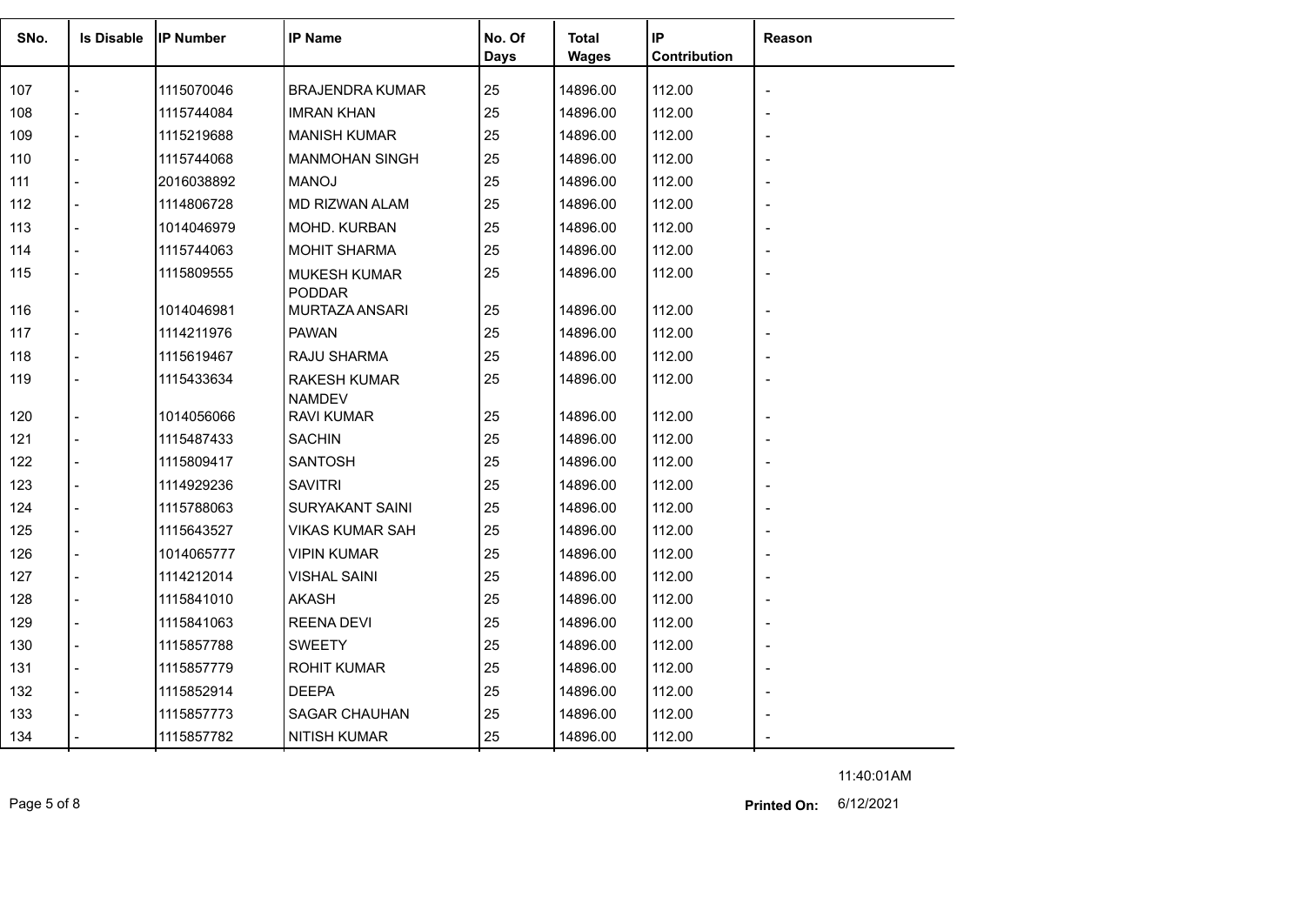| SNo. | <b>Is Disable</b> | <b>IP Number</b> | <b>IP Name</b>       | No. Of<br><b>Days</b> | Total<br><b>Wages</b> | IP<br>Contribution | Reason |
|------|-------------------|------------------|----------------------|-----------------------|-----------------------|--------------------|--------|
| 135  |                   | 1115857785       | <b>SANTOSH KUMAR</b> | 25                    | 14896.00              | 112.00             |        |
| 136  |                   | 1115857799       | <b>MANOJ SHARMA</b>  | 25                    | 14896.00              | 112.00             |        |
| 137  |                   | 1115857792       | <b>ASHISH VERMA</b>  | 25                    | 14896.00              | 112.00             |        |
| 138  |                   | 1013684162       | <b>ANIL KUMAR</b>    | 26                    | 15492.00              | 117.00             |        |
| 139  |                   | 1013687530       | JAGJEEVAN            | 26                    | 15492.00              | 117.00             |        |
| 140  |                   | 1115396117       | RAGHUNANDAN KUMAR    | 26                    | 15492.00              | 117.00             |        |
| 141  |                   | 1014203079       | ROHIT BHADOURIYA     | 26                    | 15492.00              | 117.00             |        |
| 142  |                   | 1115761364       | <b>ROHIT KUMAR</b>   | 26                    | 15492.00              | 117.00             |        |
| 143  |                   | 1114287403       | <b>BHARAT KUMAR</b>  | 26                    | 15492.00              | 117.00             |        |
| 144  |                   | 1115797092       | <b>SUBHASH</b>       | 26                    | 15492.00              | 117.00             |        |
| 145  |                   | 1115841071       | <b>HADISHA</b>       | 26                    | 15492.00              | 117.00             |        |
| 146  |                   | 1014300355       | <b>BUNTY</b>         | 26                    | 15492.00              | 117.00             |        |
| 147  |                   | 1115577534       | PRADEEP KUMAR SINGH  | 26                    | 18797.00              | 141.00             |        |
| 148  |                   | 1115270867       | PREMNARAYAN          | 26                    | 15492.00              | 117.00             |        |
| 149  |                   | 1013926537       | ANUJ SHARMA          | 26                    | 15492.00              | 117.00             |        |
| 150  |                   | 1115612873       | <b>KULDEEP KUMAR</b> | 26                    | 15492.00              | 117.00             |        |
| 151  |                   | 1115774966       | <b>SUBHASH</b>       | 26                    | 15492.00              | 117.00             |        |
| 152  |                   | 1115523790       | <b>AMIT KUMAR</b>    | 26                    | 15492.00              | 117.00             |        |
| 153  |                   | 1014012415       | <b>ANIRUDH</b>       | 26                    | 15492.00              | 117.00             |        |
| 154  |                   | 1115219682       | <b>KAPIL</b>         | 26                    | 15492.00              | 117.00             |        |
| 155  |                   | 1014406974       | <b>AJAY KUMAR</b>    | 26                    | 15492.00              | 117.00             |        |
| 156  |                   | 1115595345       | KOMAL KUMARI         | 26                    | 15492.00              | 117.00             |        |
| 157  |                   | 1115622121       | RAJEEV KUMAR         | 26                    | 15492.00              | 117.00             |        |
| 158  |                   | 1115577444       | <b>RAM KUMAR</b>     | 26                    | 15492.00              | 117.00             |        |
| 159  |                   | 1114827115       | <b>RAVINDRA</b>      | 26                    | 15492.00              | 117.00             |        |
| 160  | $\overline{a}$    | 1115736560       | <b>SARITA DEVI</b>   | 26                    | 15492.00              | 117.00             |        |
| 161  |                   | 1115788060       | <b>SHUBHAM BERA</b>  | 26                    | 15492.00              | 117.00             |        |
| 162  |                   | 1115093049       | SUBHASH CHANDRA      | 26                    | 15492.00              | 117.00             |        |
| 163  |                   | 1115270881       | <b>SURAJ KUMAR</b>   | 26                    | 15492.00              | 117.00             |        |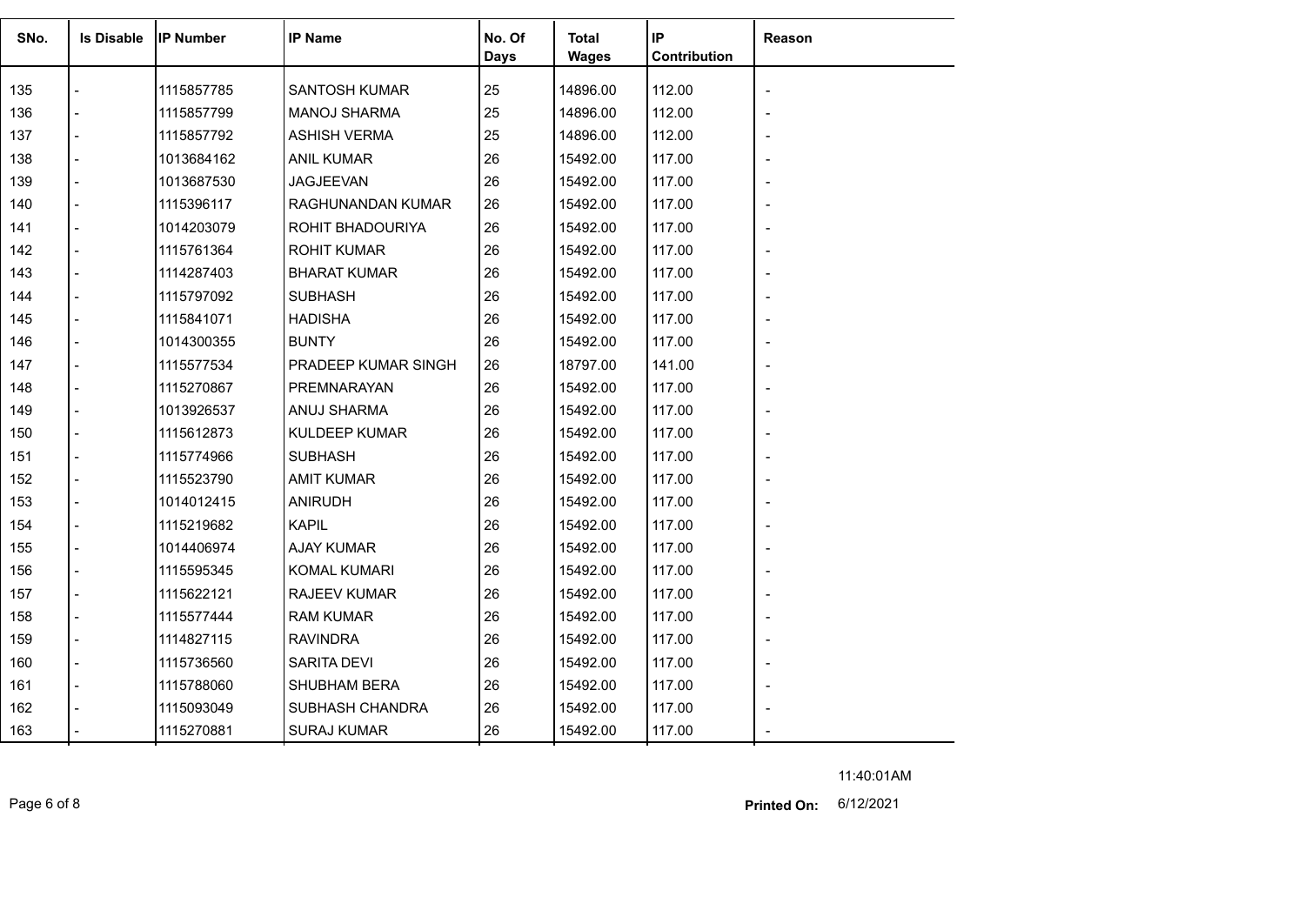|      | <b>Is Disable</b> |                  | <b>IP Name</b>         |                |                       | IP           |                          |
|------|-------------------|------------------|------------------------|----------------|-----------------------|--------------|--------------------------|
| SNo. |                   | <b>IP Number</b> |                        | No. Of<br>Days | <b>Total</b><br>Wages | Contribution | Reason                   |
|      |                   |                  |                        |                |                       |              |                          |
| 164  |                   | 1115598463       | <b>ABHISHEK</b>        | 26             | 15492.00              | 117.00       | $\overline{a}$           |
| 165  |                   | 1014012424       | <b>LOKENDER KUMAR</b>  | 26             | 15492.00              | 117.00       |                          |
| 166  |                   | 1115634387       | <b>MUKESH KUMAR</b>    | 26             | 15492.00              | 117.00       | $\overline{\phantom{a}}$ |
| 167  |                   | 1014092601       | <b>MD RABBANI</b>      | 26             | 15492.00              | 117.00       | $\overline{\phantom{a}}$ |
| 168  |                   | 1014115969       | <b>RAJU</b>            | 26             | 15492.00              | 117.00       |                          |
| 169  |                   | 1014203077       | <b>RAKESH KUMAR</b>    | 26             | 15492.00              | 117.00       | $\overline{\phantom{0}}$ |
| 170  |                   | 2013005319       | <b>SANTOSH</b>         | 26             | 18797.00              | 141.00       | $\overline{\phantom{a}}$ |
| 171  |                   | 1014203081       | <b>SARVESH KUMAR</b>   | 26             | 15492.00              | 117.00       |                          |
| 172  |                   | 1013823285       | <b>SHAMBHOO</b>        | 26             | 18797.00              | 141.00       | $\overline{\phantom{a}}$ |
| 173  |                   | 1115577456       | <b>SHIVENDER KUMAR</b> | 26             | 15492.00              | 117.00       | $\overline{a}$           |
| 174  |                   | 1013645087       | SURENDER-1             | 26             | 15492.00              | 117.00       |                          |
| 175  |                   | 1013508445       | <b>SURESH KUMAR</b>    | 26             | 18797.00              | 141.00       | $\overline{\phantom{a}}$ |
| 176  |                   | 1115702610       | <b>VINOD</b>           | 26             | 15492.00              | 117.00       | $\overline{\phantom{a}}$ |
| 177  |                   | 1322959365       | <b>RAJ KISHOR</b>      | 26             | 15492.00              | 117.00       |                          |
| 178  |                   | 1115857762       | <b>RAJESH</b>          | 26             | 15492.00              | 117.00       | $\overline{\phantom{0}}$ |
| 179  |                   | 1115661046       | AVDHESH KUMAR          | 25             | 14896.00              | 112.00       |                          |
| 180  |                   | 1115865299       | SONU KUMAR SINGH       | 24             | 14300.00              | 108.00       | $\overline{\phantom{a}}$ |
| 181  |                   | 1115866161       | <b>RAJ KUMAR</b>       | 25             | 14896.00              | 112.00       | $\overline{\phantom{a}}$ |
| 182  |                   | 1115866162       | MOHAMMAD RIZWAN        | 23             | 13704.00              | 103.00       | $\overline{\phantom{a}}$ |
| 183  |                   | 1115867127       | <b>DEEPAK THAKUR</b>   | 4              | 2383.00               | 18.00        | $\overline{\phantom{a}}$ |
| 184  |                   | 1115867137       | <b>NAMRTA SINGH</b>    | 16             | 9534.00               | 72.00        | $\overline{\phantom{a}}$ |
| 185  |                   | 1115866163       | <b>SHIVANI BHUMBAK</b> | 16             | 9534.00               | 72.00        |                          |
| 186  |                   | 1115866164       | <b>ASHA</b>            | 17             | 10129.00              | 76.00        |                          |
| 187  |                   | 1115866165       | <b>KHUSHBOO</b>        | 14             | 8342.00               | 63.00        |                          |
| 188  |                   | 1115561412       | <b>RAM ROOP</b>        | 0              | 0.00                  | 0.00         | Left Service             |
| 189  |                   | 1014411542       | <b>NEERAJ</b>          | 0              | 0.00                  | 0.00         | Left Service             |
| 190  |                   | 1115693287       | <b>MANISH KUMAR</b>    | 0              | 0.00                  | 0.00         | Left Service             |
| 191  |                   | 1115797150       | <b>RAKHI</b>           | 0              | 0.00                  | 0.00         | Left Service             |
| 192  |                   | 1115797159       | <b>SUNAINA</b>         | 0              | 0.00                  | 0.00         | Left Service             |